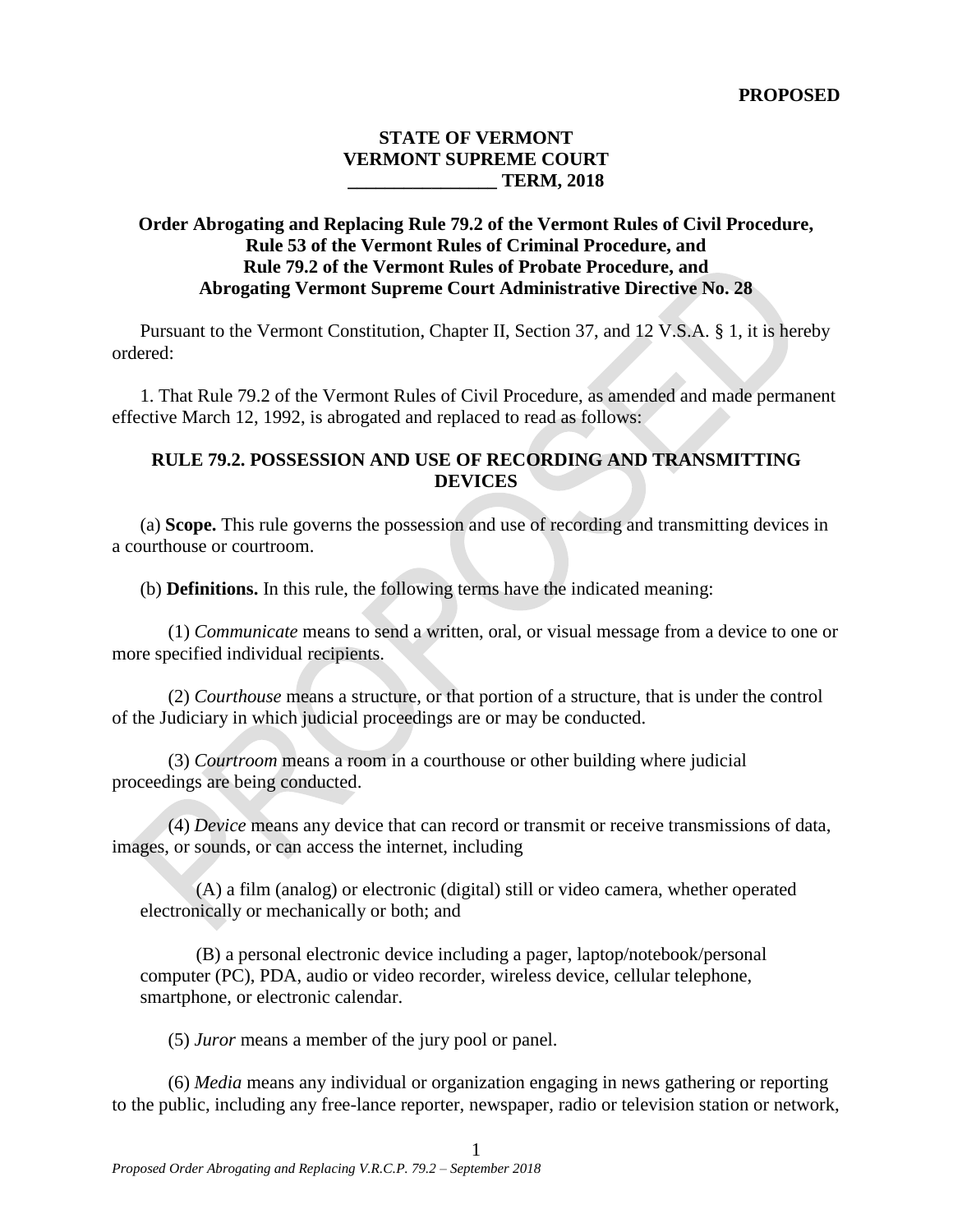news service, magazine, trade paper, in-house publication, professional journal, or other newsreporting or news-gathering agency, and any individual employed by such an organization.

(7) *Nonparticipant* means a member of the public who is neither a designated media representative nor a participant.

(8) *Participant* means a lawyer participating in a proceeding, a person acting under the direction of that lawyer, a party, and an authorized representative of a party.

(9) *Record* means to use any device to orally or visually preserve any proceeding or associated activity occurring in a courthouse or courtroom, or the actions of a person while engaged in that proceeding or activity.

(10) *Transmit* means to send by any method, including broadcasting or live-streaming, an oral or visual transmission or signal of any proceedings or other activities occurring in a courthouse or courtroom, or the actions of a person while engaged in that proceeding or activity.

(c) **Possession and Use of Devices in a Courthouse.** Subject to subdivision (d), any person may possess any device listed in paragraph (b)(4) in a courthouse without registration or specific authorization of the court, and may make any nondisruptive use of it, except that no person may communicate with, or record or transmit images and sound of, a witness who has been sequestered anywhere in a courthouse.

### (d) **Possession and Use of Devices in a Courtroom.**

(1) *In General.* Except as otherwise provided in this or other court rules, within a courtroom, (A) no person other than court staff may use a device to communicate orally with another person, (B) no person may use a device for oral or visual self-recording, and (C) no device may be operated in a manner that emits a distracting sound.

(2) *Registered Media*. Media with a permanent or one-time registration certificate may record and transmit by any device any public proceeding or associated activity in a courtroom, or the actions of a person while engaged in that proceeding or activity, subject to the limitations of subdivision (c), paragraph (d)(1), subparagraph (d)(2)(D), and subdivision (e).

(A) Permanent Registration. Media intending to record or transmit court proceedings or associated activity on a regular or frequent basis may apply for a registration certificate with the Court Administrator as provided by Administrative Order No. 46 of the Supreme Court.

(B) One-time Registration. Media that do not have a registration certificate and wish to record or transmit court proceedings or associated activity for a single day or a single proceeding must submit an application as provided by Administrative Order No. 46. Proceedings will not automatically be delayed pending application and any review.

(C) Authorization of Individuals. An individual not authorized under an existing permanent or one-time media registration may apply to act temporarily under the authority of a registration certificate by seeking permission as provided in Administrative Order No. 46.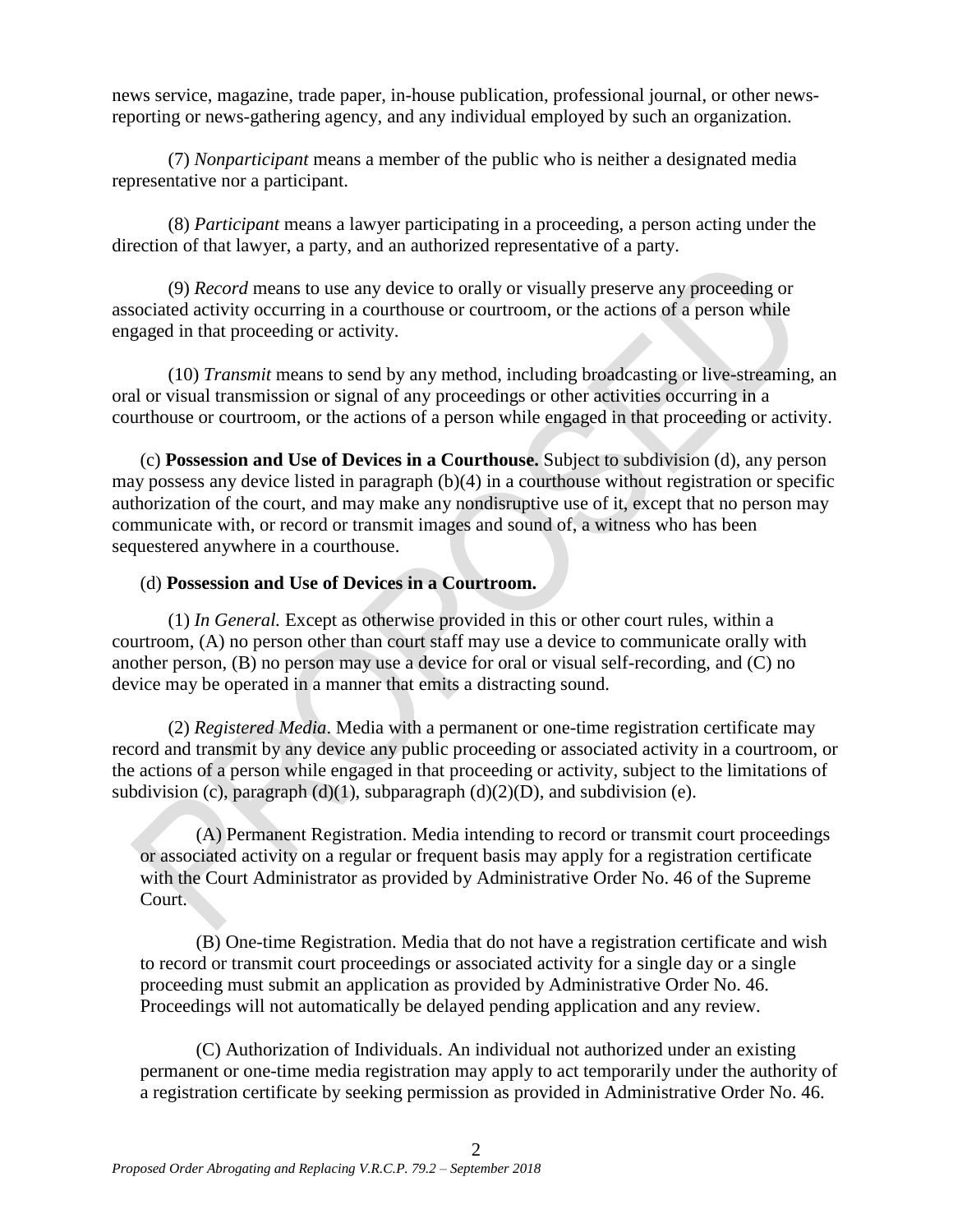(D) Location and Pooling. In every division of the superior court, the presiding judge and the Court Administrator in consultation with representatives of regularly appearing media, will specify the area or areas of each courtroom from which media representatives may operate video and still photographic devices. If more than one media registrant seeks to record or transmit under this paragraph (2) in a specific proceeding at the same time, the court may require those individuals or organizations to agree among themselves on an arrangement for pooled coverage.

#### (3) *Participants*.

(A) Except as provided in subparagraph (B), a participant may possess and use any device listed in subparagraph (b)(4) in a courtroom, including recording and transmitting audio and video images, subject to the limitations provided in paragraph (d)(1) and subdivision (e). The court may preclude or limit use of a device by a participant as set forth in paragraph (e)(3).

(B) The presiding judge may prohibit the use of a specific device in a particular location in the courtroom if the judge finds that the use will disrupt the conduct of the proceeding.

(C) This rule is not intended to prevent or limit the presentation of evidence or argument by a lawyer or self-represented party during a trial or hearing.

(4) *Nonparticipants*. A nonparticipant may possess devices in a courtroom.

(A) Prohibited Use. During evidentiary proceedings and any time a jury or jury pool is present, including during voir dire, nonparticipants may not use devices inside a courtroom and all devices must be turned off or in silent mode.

(B) Limited Use. During nonevidentiary proceedings when a jury or jury pool is not present, nonparticipants may use devices in a nondisruptive manner, subject to the limits provided in paragraph (d)(1) and subdivision (e), but may not transmit or record audio or visual images.

(C) The presiding judge may prohibit the use of a specific device in a particular location in the courtroom if the judge finds that the use will disrupt the conduct of the proceeding.

(5) *Jurors*. During juror selection and trial, prospective, seated, and alternate jurors may not use a device while in the courtroom. Jurors must not possess a device while deliberating.

(e) **Limitations.** Recording and transmission are subject to the limitations in subdivisions (c) and (d) and the following further limitations:

(1) Bench conferences, conferences between co-counsel and activity during a recess, may be recorded or transmitted visually, but not orally. Unless permitted by the judge, proceedings in chambers may not be recorded or transmitted by any device or method. Conferences between counsel and client may be recorded with visual still images, but may not be recorded or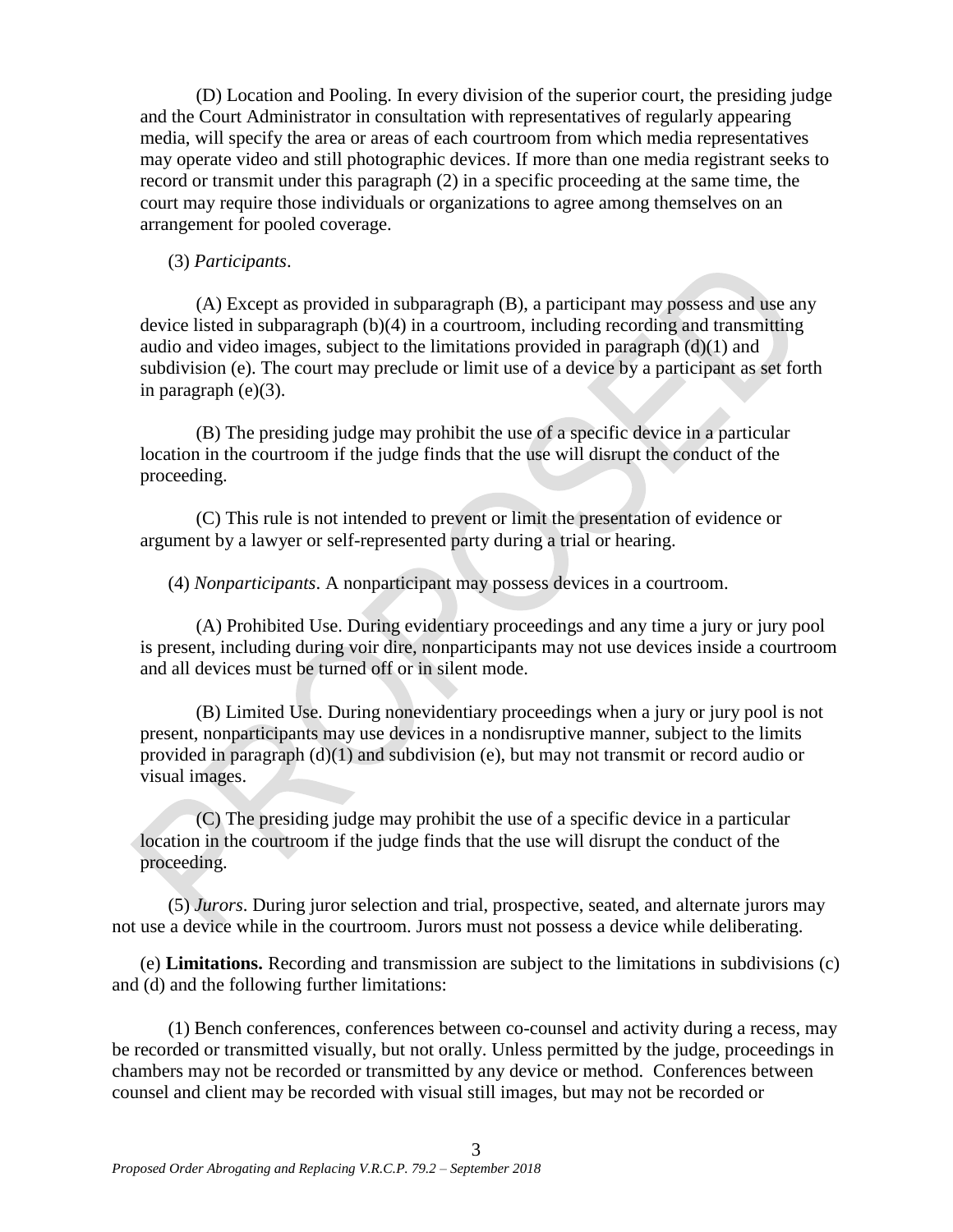transmitted by video or audio.

(2) Activities of the jury and images of jurors or prospective jurors in the courtroom and areas immediately adjacent thereto, or of sequestered jurors, may not be recorded or transmitted by any device or method, except that visual recording of trial participants that will necessarily include the seated jury may be permitted by the court on terms that will protect the identity of jurors.

(3) The court may prohibit, terminate, limit, or postpone the recording or transmitting of all or any part of a proceeding, and the use of any device, in the courtroom and areas immediately adjacent thereto on the court's own motion or on the request of a party or witness in the proceeding. Upon notice to the parties, to the person requesting the order, to any person or entity designated by the media to be notified on behalf of all potentially interested members of the media, and to any person who has filed a request to be heard on this particular motion, the court must hold a prompt hearing on the motion. In acting under this provision, the court will consider the following factors:

- the impact of recording or transmitting on the rights of the parties to a fair trial;
- whether the private nature of testimony outweighs its public value;
- the likelihood that physical, emotional, economic, or proprietary injury may be caused to a witness, a party, the alleged victim, or other person or entity;
- the age, mental condition, and medical condition of the party, witness, or alleged victim;
- whether sequestration of the jury, a delay in transmitting until a verdict has been rendered (if agreed upon by the media or person seeking to transmit), or some other means short of prohibition would protect the interests of the parties, witnesses, or other persons;
- other good cause.

(4) A person seeking an order under this subdivision (e) has the burden of persuading the court by a preponderance of the evidence or probabilities that the court should permit, prohibit, terminate, limit, or postpone the recording or transmission.

(f) **Waiver***.* The court may waive specific limitations of this rule on request for good cause prior to the proceeding for which waiver is sought. Good cause may include the fact that there is a particularized public interest in the proceeding. If the court grants a participant or nonparticipant a waiver it may impose on that person any of the restrictions applicable to the media, including restrictions on the placement and operation of equipment and personnel.

### **Reporter's Notes—2018**

Rule 79.2, adopted as a temporary rule in 1988 and made permanent with a minor amendment in 1992, is abrogated and replaced. The original rule focused primarily on the recording of court proceedings by news media using the video and still cameras and audio equipment common at that time for broadcasting or publication. The new rule reflects extensive advances in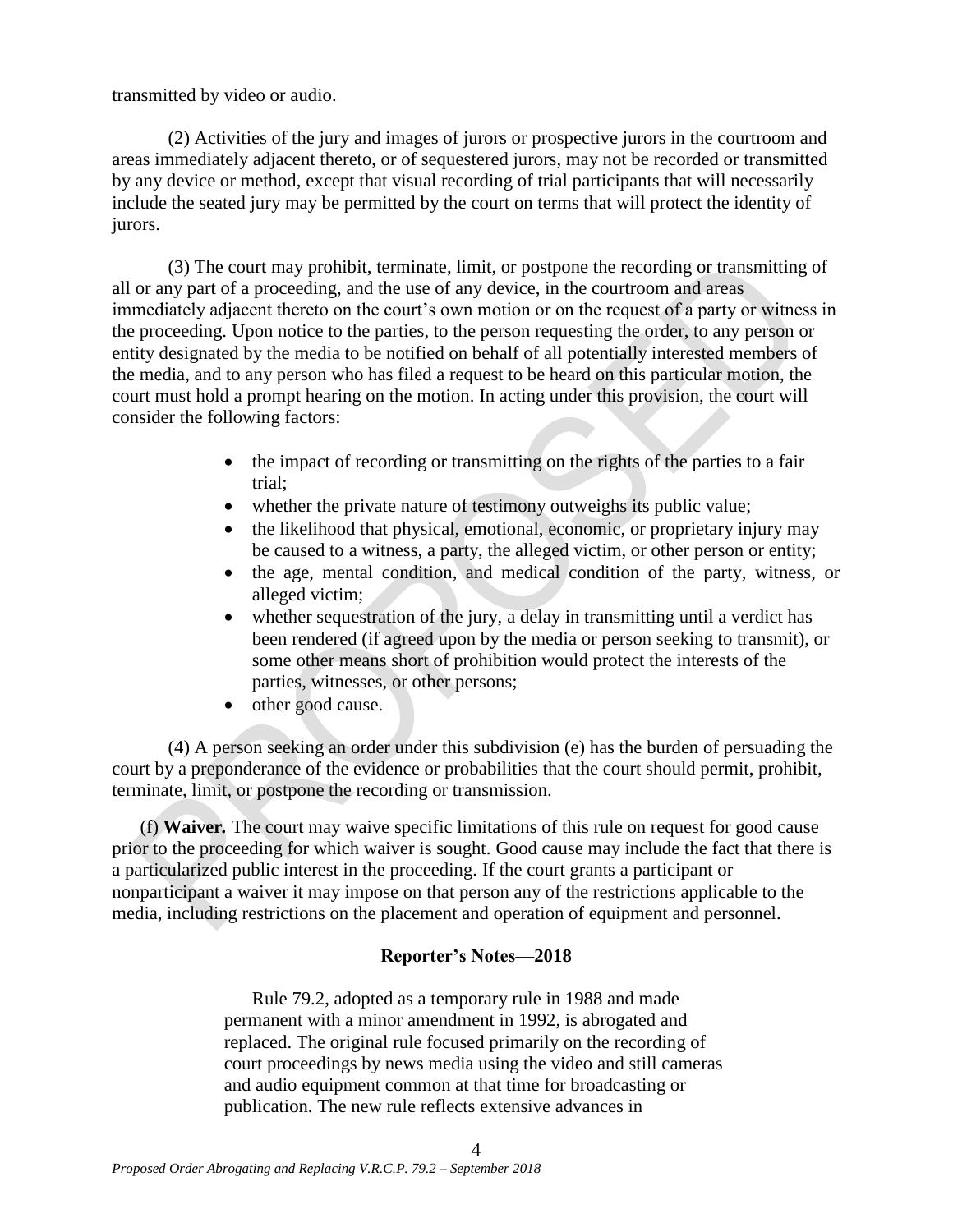technology that place the ability to record and transmit images and sound in the hands of any person in a courthouse or courtroom with a smartphone or other portable electronic device in his or her possession.

The rule was developed by a special committee composed of judges, court administrators, members of the Supreme Court's procedural rules committees, and representatives of the media. The special committee's draft was sent out for public comment, discussed by each of the procedural rules committees, and considered at a public hearing before a final version was recommended to the Supreme Court for promulgation. The Supreme Court made further alterations and again sent the proposals out for comment. V.R.A.P. 35 is concurrently abrogated and replaced with provisions similar to revised V.R.C.P. 79.2. A simultaneous amendment abrogates current rules V.R.Cr.P. 53 and V.R.P.P. 79.2 and replaces those rules with a statement making the civil rule applicable to proceedings in the criminal and probate divisions. No change is made to V.R.F.P. 4.0(a)(2) or V.R.E.C.P. 3 so V.R.C.P. 79.2 continues to apply to public proceedings in the family and environmental divisions.

Rule 79.2(a) establishes the scope of the rule as governing both possession and use of recording and transmitting devices—terms which are defined in Rule  $79.2(b)(4)$ ,  $(9)$ , and  $(10)$ .

Rule 79.2(b) defines terms that are essential to the operation of the rule. "Courtroom" is broadly defined in paragraph (b)(3) to include spaces outside a courthouse, such as the location of a site visit that is in fact a proceeding on the record. Subparagraph (b)(4) makes clear that the rule covers any recording, transmitting, or receiving device. The term incudes professional video or still cameras as well as personal electronic devices, with or without camera capability, including laptops, notebooks, or other personal computers (PC); webcams; personal digital assistants (PDA) or other electronic calendars or organizers; cellular telephones; smartphones, or other camera phones; and camcorders, or other audio or video recorders.

Rule 79.2(c) broadly provides that a device defined in paragraph (b)(4) may be used nondisruptively anywhere in a courthouse, defined in paragraph (b)(2) as a structure, or portion thereof, controlled by the Judiciary in which judicial proceedings may be conducted. That use does not require initial registration or specific authorization, but is subject to the limitations on use in a courtroom provided by subdivision (d) and a further prohibition against any coverage of a sequestered witness, who will necessarily be located outside the courtroom. Unauthorized or

5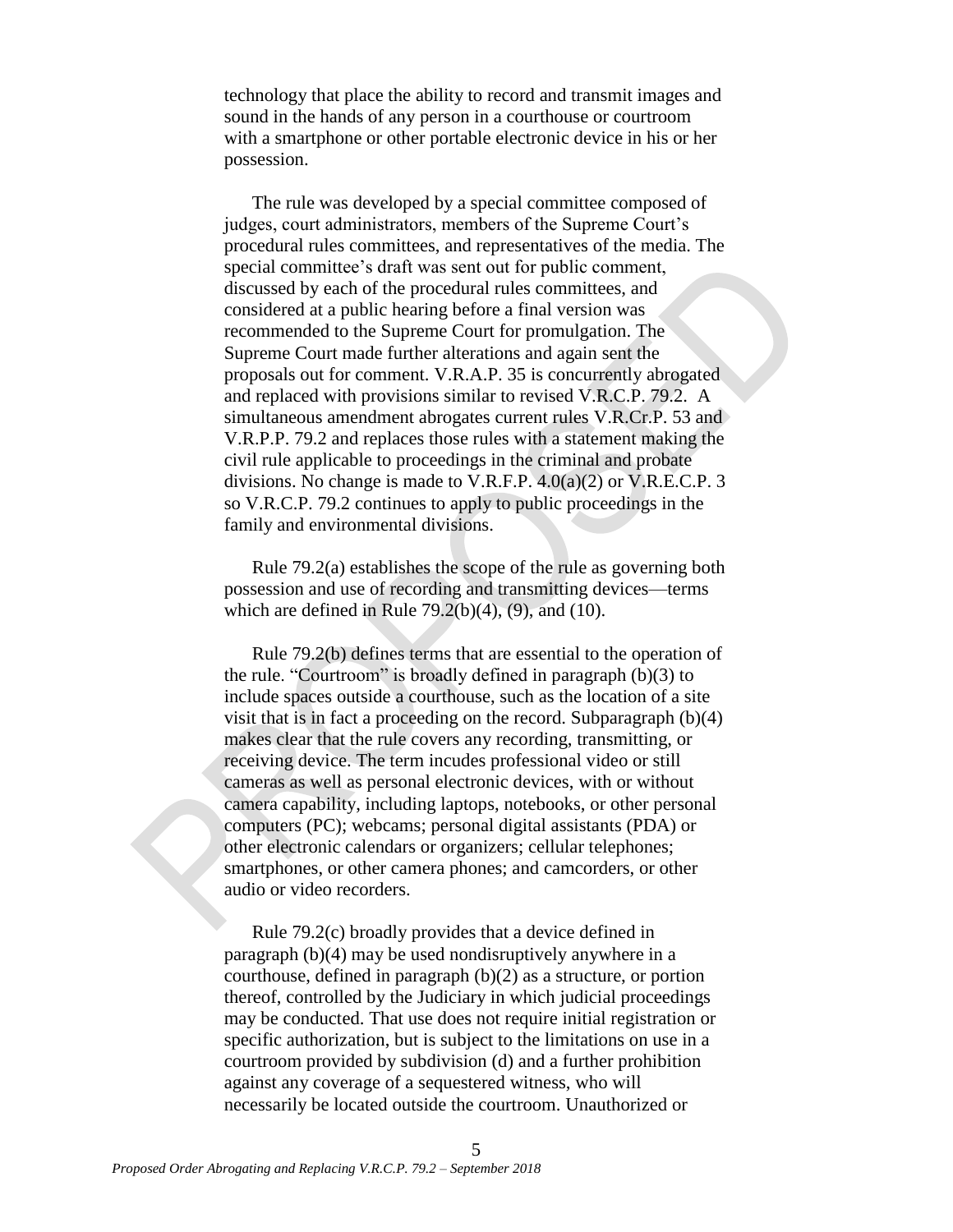inappropriate use will be dealt with by the presiding judge and court officers on a case-by-case basis.

Rule 79.2(d)(1) contains provisions applicable to anyone possessing or using a device in a courtroom. The rule does not otherwise address courtroom use by judges or court personnel. Rule 79.2(d)(2) provides for courtroom use of devices defined in paragraph (b)(4) by registered media, broadly defined in paragraph (b)(6) as news-gathering and reporting organizations and individuals.

Rule 79.2(d)(2)(A)-(C), supplemented by Administrative Order No. 46, lays out a scheme for registration of media and their representatives that entitles them to use devices defined in paragraph (b)(4) to record and transmit—as defined in subdivision (b)—courtroom proceedings and associated proceedings or actions, subject to limitations spelled out in paragraph  $(d)(1)$ , subparagraph  $(d)(2)(E)$ , and subdivision (e).

Rule  $79.2(d)(2)(D)$  provides that at the outset of practice under the new rule, the presiding judge of each superior court division and the Court Administrator in consultation with representatives of the regularly appearing media, as defined in paragraph (b)(6), will regulate the location and operation of media within a courtroom. Rather than the one-size-fits-all approach of the former rule, this approach allows flexibility for the various facilities in the state, as well as the opportunity to modify the local policy in light of the continuous evolution of devices. The rule makes clear that local policies must provide locations for both video and still cameras. As did the former rule, this rule includes a requirement that media organizations agree on pooling of coverage in a specific proceeding where the news value of the matter draws larger than usual media interest and more than one media representative seeks to use substantially the same device for the same purpose.

Rule 79.2(d)(3)(A) provides that participants, defined in paragraph (b)(8) as lawyers in the proceeding, parties, their employees or representatives, may make the same use of the devices listed in subparagraph (b)(4) subject to the limitations of paragraph  $(d)(1)$  and subdivision (e). Since participants may be seated at counsel tables or in courtroom public seating, subparagraph  $(d)(3)(C)$  allows the judge to prohibit the use of a device with characteristics such as size and noise of operation that will disrupt proceedings.

Rule 79(d)(4) addresses nonparticipants, defined in paragraph (b)(7) as other members of the public, and allows them to possess devices in the courtroom, but to use them only in limited

6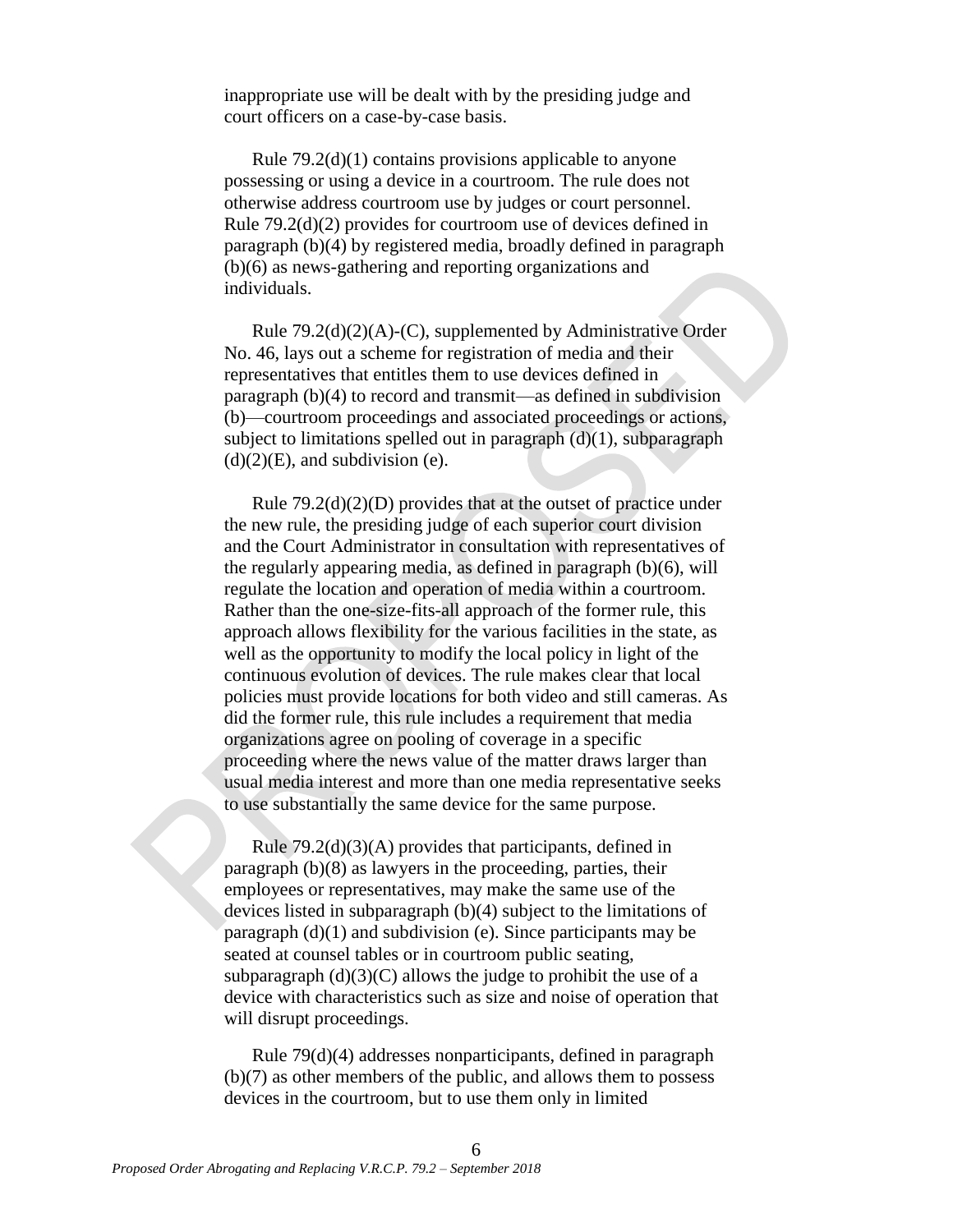circumstances. Devices must be turned off or in silent mode except during nonevidentiary hearings when the jury or jury pool is not present. At those times, nonparticipants may use devices in a nondisruptive manner, but may not transmit or record audio or visual images. This limitation is based on reports from trial judges and lawyers, especially in family proceedings, that persons in the courtroom who are neither media representatives nor participants are using devices to record or transmit visual images of witnesses in a way that is intimidating and affects their appearance and testimony.

Rule 79(d)(5) addresses use by jurors, as defined in paragraph  $(b)(5)$ .

Rule 79.2(e) sets forth limitations on use largely drawn from prior Rules 79.2(b) and (c) and designed both to protect the decorum of courtroom proceedings and the necessary confidentiality of certain aspects of them and to make clear the court's power to balance the public benefit of media access against its potential impact on the interests of individuals who may be affected by it. The final sentence of subdivision (e) provides that the burden is on the person seeking to invoke an extension or limitation of the rule—in effect a presumption favoring media access in accordance with the rule.

Rule 79.2(f) makes clear that the court may waive any of the limitations imposed by the rule on request for good cause and subject to any necessary or appropriate restrictions.

2. That Rule 53 of the Vermont Rules of Criminal Procedure is abrogated and replaced to read as follows:

# **RULE 53. POSSESSION AND USE OF RECORDING AND TRANSMITTING DEVICES**

Rule 79.2 of the Vermont Rules of Civil Procedure applies to proceedings governed by the Vermont Rules of Criminal Procedure.

#### **Reporter's Notes—2018**

Rule 53, previously titled "Recording Court Proceedings" is abrogated and replaced. For consistency and uniformity throughout units of the superior court, simultaneously amended V.R.C.P. 79.2 regarding possession and use of recording and transmitting devices now governs proceedings in the criminal division. See Reporter's Notes to V.R.C.P. 79.2.

3. That Rule 79.2 of the Vermont Rules of Probate Procedure is abrogated and replaced to read as follows:

7